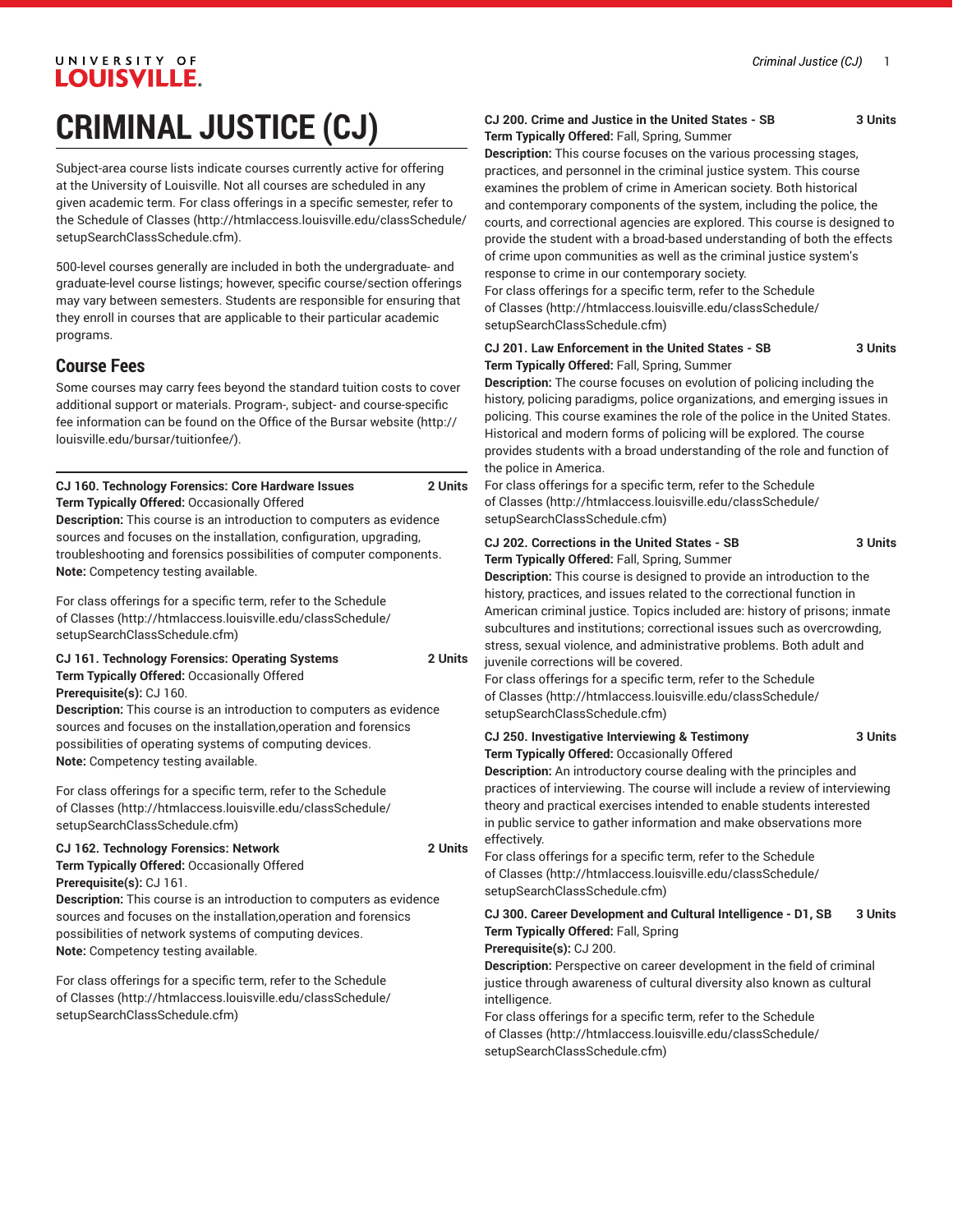#### **CJ 301. Introduction to Computer Forensics and the Analysis of Digital Media 3 Units**

#### **Term Typically Offered:** Occasionally Offered

**Prerequisite(s):** CJ 160, CJ 161, and CJ 162; or consent of instructor. **Description:** This course introduces students to the collection, preservation, presentation and preparation of computer-based evidence for the purposes of criminal law enforcement or civil litigation. These activities define the central roles of computer forensic practitioners involved in investigating computer crime scenes and torts involving computers.

For class offerings for a specific term, refer to the [Schedule](http://htmlaccess.louisville.edu/classSchedule/setupSearchClassSchedule.cfm) [of Classes \(http://htmlaccess.louisville.edu/classSchedule/](http://htmlaccess.louisville.edu/classSchedule/setupSearchClassSchedule.cfm) [setupSearchClassSchedule.cfm\)](http://htmlaccess.louisville.edu/classSchedule/setupSearchClassSchedule.cfm)

#### **CJ 305. Criminal Behavior 3 Units**

#### **Term Typically Offered:** Fall, Spring, Summer

**Description:** An introduction to the theory, research, and findings of biological, psychological and sociological studies of criminality. Topics included are: the history of criminal theories; societal reactions to crime; deviant subcultures; and criminal organizations and institutions in society.

For class offerings for a specific term, refer to the [Schedule](http://htmlaccess.louisville.edu/classSchedule/setupSearchClassSchedule.cfm) [of Classes \(http://htmlaccess.louisville.edu/classSchedule/](http://htmlaccess.louisville.edu/classSchedule/setupSearchClassSchedule.cfm) [setupSearchClassSchedule.cfm\)](http://htmlaccess.louisville.edu/classSchedule/setupSearchClassSchedule.cfm)

#### **CJ 306. Criminal Procedure 3 Units**

#### **Term Typically Offered:** Fall, Spring, Summer

**Description:** A course designed to provide an in-depth understanding of the procedural aspects involved in developing and prosecuting or defending criminal cases. The course focuses on the Constitutional issues involved during the various aspects of a criminal case, from investigation to arrest through trial and appeal. The concept of due process is examined. Specific attention is focused on the rights and limitations offered the prosecution and defense under the Bill of Rights. Topics included are: lineups, searches, arrests, "stop and frisk," bail extradition, preliminary hearings, arraignment, trials, sentencing, appeals, probation, parole, and the death penalty.

For class offerings for a specific term, refer to the [Schedule](http://htmlaccess.louisville.edu/classSchedule/setupSearchClassSchedule.cfm) [of Classes \(http://htmlaccess.louisville.edu/classSchedule/](http://htmlaccess.louisville.edu/classSchedule/setupSearchClassSchedule.cfm) [setupSearchClassSchedule.cfm\)](http://htmlaccess.louisville.edu/classSchedule/setupSearchClassSchedule.cfm)

#### **CJ 325. Research Design 3 Units**

**Term Typically Offered:** Fall, Spring, Summer

**Prerequisite(s):** CJ 200 or consent of instructor.

**Description:** An advanced study of the principles, data sources, and methods appropriate for criminal justice. Topics included are: library research; research design, sampling, scaling; questionnaire construction; and survey research, interviewing, and participant observation. For class offerings for a specific term, refer to the [Schedule](http://htmlaccess.louisville.edu/classSchedule/setupSearchClassSchedule.cfm) [of Classes \(http://htmlaccess.louisville.edu/classSchedule/](http://htmlaccess.louisville.edu/classSchedule/setupSearchClassSchedule.cfm) [setupSearchClassSchedule.cfm\)](http://htmlaccess.louisville.edu/classSchedule/setupSearchClassSchedule.cfm)

#### **CJ 326. Quantitative Analysis - QR 3 Units**

**Term Typically Offered:** Fall, Spring, Summer

**Prerequisite(s):** Appropriate placement score or equivalent coursework. **Description:** An introduction to the applications of quantitative research methods to the analysis of criminal justice practices and data. Emphasis is placed on the calculation, application and interpretation of statistical measures generated by computer software such as SPSS. Topics included are: measures of central tendency and dispersion; theories of probability and the normal curve; and parametric and nonparametric significance tests used in criminal justice research.

For class offerings for a specific term, refer to the [Schedule](http://htmlaccess.louisville.edu/classSchedule/setupSearchClassSchedule.cfm) [of Classes](http://htmlaccess.louisville.edu/classSchedule/setupSearchClassSchedule.cfm) ([http://htmlaccess.louisville.edu/classSchedule/](http://htmlaccess.louisville.edu/classSchedule/setupSearchClassSchedule.cfm) [setupSearchClassSchedule.cfm\)](http://htmlaccess.louisville.edu/classSchedule/setupSearchClassSchedule.cfm)

#### **CJ 335. Court Administration 3 Units**

#### **Term Typically Offered:** Occasionally Offered

**Description:** An intensive study of court organization, administration, and management from the professional court administrator's viewpoint. Topics included are: the history and evolution of court systems; functions of courtroom management; case flow management; and administration of both trial and appellate judicial offices.

For class offerings for a specific term, refer to the [Schedule](http://htmlaccess.louisville.edu/classSchedule/setupSearchClassSchedule.cfm) [of Classes](http://htmlaccess.louisville.edu/classSchedule/setupSearchClassSchedule.cfm) ([http://htmlaccess.louisville.edu/classSchedule/](http://htmlaccess.louisville.edu/classSchedule/setupSearchClassSchedule.cfm) [setupSearchClassSchedule.cfm\)](http://htmlaccess.louisville.edu/classSchedule/setupSearchClassSchedule.cfm)

#### **CJ 352. Sex Crimes 3 Units**

#### **Term Typically Offered:** Fall, Spring

**Description:** An interdisciplinary study of the sex offender and crimes related to sexual conduct. Topics included are: sexual deviancy in society; the description and treatment of offenders; and the role of societal values and institutions on sexual behavior, norms, and mores. For class offerings for a specific term, refer to the [Schedule](http://htmlaccess.louisville.edu/classSchedule/setupSearchClassSchedule.cfm) [of Classes](http://htmlaccess.louisville.edu/classSchedule/setupSearchClassSchedule.cfm) ([http://htmlaccess.louisville.edu/classSchedule/](http://htmlaccess.louisville.edu/classSchedule/setupSearchClassSchedule.cfm) [setupSearchClassSchedule.cfm\)](http://htmlaccess.louisville.edu/classSchedule/setupSearchClassSchedule.cfm)

#### **CJ 354. Crime and the Media 3 Units**

**Description:** The course covers the portrayal of crime in the mass media and examines how the media provides a distorted image of the true reality of crime and criminal justice, which in turn distorts public perception. This course will analyze how crime is socially constructed through media coverage and how mass mediated misperceptions of the reality of crime and criminal justice affect the actual operation of the various components of the criminal justice system and public policy. For class offerings for a specific term, refer to the [Schedule](http://htmlaccess.louisville.edu/classSchedule/setupSearchClassSchedule.cfm) [of Classes](http://htmlaccess.louisville.edu/classSchedule/setupSearchClassSchedule.cfm) ([http://htmlaccess.louisville.edu/classSchedule/](http://htmlaccess.louisville.edu/classSchedule/setupSearchClassSchedule.cfm) [setupSearchClassSchedule.cfm\)](http://htmlaccess.louisville.edu/classSchedule/setupSearchClassSchedule.cfm)

#### **CJ 355. Criminalistics 3 Units**

#### **Term Typically Offered:** Fall, Spring

**Description:** A survey of techniques, procedures and analysis of scientific crime investigation. Topics included are: the history of the scientific investigation of crime; research techniques in crime investigation and analyses including statistical and computer application; and the prosecutorial process and the role of scientific expertise. For class offerings for a specific term, refer to the [Schedule](http://htmlaccess.louisville.edu/classSchedule/setupSearchClassSchedule.cfm) [of Classes](http://htmlaccess.louisville.edu/classSchedule/setupSearchClassSchedule.cfm) ([http://htmlaccess.louisville.edu/classSchedule/](http://htmlaccess.louisville.edu/classSchedule/setupSearchClassSchedule.cfm) [setupSearchClassSchedule.cfm\)](http://htmlaccess.louisville.edu/classSchedule/setupSearchClassSchedule.cfm)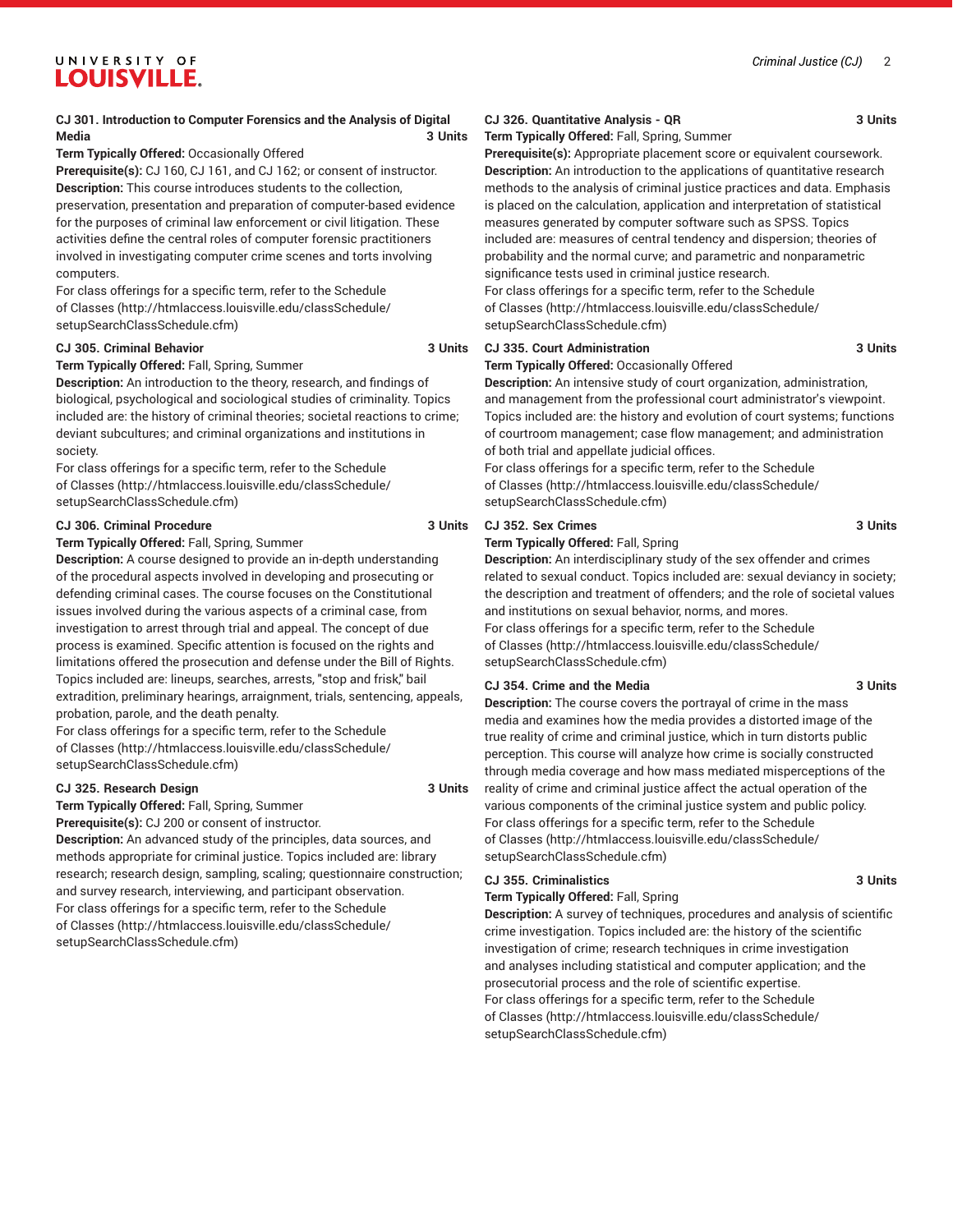#### *Criminal Justice (CJ)* 3

### UNIVERSITY OF **LOUISVILLE.**

#### **CJ 356. Crime Prevention 3 Units**

#### **Term Typically Offered:** Fall Only

**Description:** An intensive study of the criminological and environmental theories and methods of crime prevention and reduction. Topics included are: the history of crime prevention approaches and theories; program development; case studies and research in crime prevention; and the overall problem of loss-prevention management in the United States. For class offerings for a specific term, refer to the [Schedule](http://htmlaccess.louisville.edu/classSchedule/setupSearchClassSchedule.cfm) [of Classes \(http://htmlaccess.louisville.edu/classSchedule/](http://htmlaccess.louisville.edu/classSchedule/setupSearchClassSchedule.cfm) [setupSearchClassSchedule.cfm\)](http://htmlaccess.louisville.edu/classSchedule/setupSearchClassSchedule.cfm)

#### **CJ 358. Private Security Management 3 Units**

**Term Typically Offered:** Occasionally Offered

**Prerequisite(s):** CJ 200 or consent of instructor.

**Description:** An intensive study of the management functions of a private security agency. Topics included are: agency structure; personnel; legal status; budgeting; and supervision of a private security firm. For class offerings for a specific term, refer to the [Schedule](http://htmlaccess.louisville.edu/classSchedule/setupSearchClassSchedule.cfm) [of Classes \(http://htmlaccess.louisville.edu/classSchedule/](http://htmlaccess.louisville.edu/classSchedule/setupSearchClassSchedule.cfm) [setupSearchClassSchedule.cfm\)](http://htmlaccess.louisville.edu/classSchedule/setupSearchClassSchedule.cfm)

#### **CJ 360. Juvenile Justice 3 Units**

**Term Typically Offered:** Fall, Spring, Summer

**Prerequisite(s):** CJ 200 or consent of instructor.

**Description:** A study of the theories and philosophies underlying the evolution and maintenance of the juvenile justice system in America as well as the structure and processes of the contemporary juvenile justice system. Topics included are: the history of the juvenile and the legal system; issues in juvenile justice; and the roles of the police, courts, and corrections in implementing the juvenile justice model. For class offerings for a specific term, refer to the [Schedule](http://htmlaccess.louisville.edu/classSchedule/setupSearchClassSchedule.cfm)

[of Classes \(http://htmlaccess.louisville.edu/classSchedule/](http://htmlaccess.louisville.edu/classSchedule/setupSearchClassSchedule.cfm) [setupSearchClassSchedule.cfm\)](http://htmlaccess.louisville.edu/classSchedule/setupSearchClassSchedule.cfm)

#### **CJ 365. Community Corrections 3 Units**

**Term Typically Offered:** Summer Only **Prerequisite(s):** CJ 200 and CJ 202.

**Description:** Origins and evolution of correctional programs that function outside of total institutions. Topics included are: diversion programs, probation, parole, boot camps, home incarceration, electronic monitoring, halfway houses, and other community-based initiatives for adult and juvenile offenders.

For class offerings for a specific term, refer to the [Schedule](http://htmlaccess.louisville.edu/classSchedule/setupSearchClassSchedule.cfm) [of Classes \(http://htmlaccess.louisville.edu/classSchedule/](http://htmlaccess.louisville.edu/classSchedule/setupSearchClassSchedule.cfm) [setupSearchClassSchedule.cfm\)](http://htmlaccess.louisville.edu/classSchedule/setupSearchClassSchedule.cfm)

### **CJ 366. Introduction to Internet and Network Investigations 3 Units**

**Description:** This course will cover network monitoring and measurement tools for network traffic collection and investigation,and data processing and forensics technologies for Internet based applications. The second part of the course will explore advanced topics in network security and forensics.

For class offerings for a specific term, refer to the [Schedule](http://htmlaccess.louisville.edu/classSchedule/setupSearchClassSchedule.cfm) [of Classes \(http://htmlaccess.louisville.edu/classSchedule/](http://htmlaccess.louisville.edu/classSchedule/setupSearchClassSchedule.cfm) [setupSearchClassSchedule.cfm\)](http://htmlaccess.louisville.edu/classSchedule/setupSearchClassSchedule.cfm)

### **CJ 370. Police Administration 3 Units**

**Term Typically Offered:** Occasionally Offered

**Prerequisite(s):** CJ 201 or consent of instructor.

**Description:** An intensive study of police organization and administration. Topics included are: the history of police organization; the political environment of law enforcement agencies; the police function in other societies and cultures; and a survey of management functions. For class offerings for a specific term, refer to the [Schedule](http://htmlaccess.louisville.edu/classSchedule/setupSearchClassSchedule.cfm) [of Classes](http://htmlaccess.louisville.edu/classSchedule/setupSearchClassSchedule.cfm) ([http://htmlaccess.louisville.edu/classSchedule/](http://htmlaccess.louisville.edu/classSchedule/setupSearchClassSchedule.cfm) [setupSearchClassSchedule.cfm\)](http://htmlaccess.louisville.edu/classSchedule/setupSearchClassSchedule.cfm)

#### **CJ 375. Social and Restorative Justice 3 Units**

**Term Typically Offered:** Fall, Spring, Summer

**Description:** This course links social justice and criminology while considering the causes of harm. Assumptions about crime and justice will be examined by comparing and contrasting retributive and restorative justice paradigms. A considerable portion of the course will be dedicated to confronting specific social justice issues.

**Note:** Cross-listed with SCHG 375.

**Course Attribute(s):** CBL - This course includes Community-Based Learning (CBL). Students will engage in a community experience or project with an external partner in order to enhance understanding and application of academic content.

For class offerings for a specific term, refer to the [Schedule](http://htmlaccess.louisville.edu/classSchedule/setupSearchClassSchedule.cfm) [of Classes](http://htmlaccess.louisville.edu/classSchedule/setupSearchClassSchedule.cfm) ([http://htmlaccess.louisville.edu/classSchedule/](http://htmlaccess.louisville.edu/classSchedule/setupSearchClassSchedule.cfm) [setupSearchClassSchedule.cfm\)](http://htmlaccess.louisville.edu/classSchedule/setupSearchClassSchedule.cfm)

#### **CJ 390. Criminal Court Procedures 3 Units**

**Prerequisite(s):** CJ 306 or consent of instructor.

**Description:** An intensive study of criminal due process and legal procedures from apprehension to sentencing. Topics included are: federal and state processes of disposition, bail systems, extradition, preliminary hearing, arraignment, trial, appeal, sentencing, probation, parole, and release.

For class offerings for a specific term, refer to the [Schedule](http://htmlaccess.louisville.edu/classSchedule/setupSearchClassSchedule.cfm) [of Classes](http://htmlaccess.louisville.edu/classSchedule/setupSearchClassSchedule.cfm) ([http://htmlaccess.louisville.edu/classSchedule/](http://htmlaccess.louisville.edu/classSchedule/setupSearchClassSchedule.cfm) [setupSearchClassSchedule.cfm\)](http://htmlaccess.louisville.edu/classSchedule/setupSearchClassSchedule.cfm)

#### **CJ 395. Criminal Law and Evidence 3 Units**

**Term Typically Offered:** Fall, Spring, Summer

**Description:** Principles of criminal liability and the legislative and judicial processes by which acts and omissions are criminalized, investigated, and prosecuted. Topics include: crimes against persons, crimes against property, victimless crimes, and white collar crime. Exploration of issues related to legal capacity, defenses, and insanity. State and federal criminal rules of evidence identified and used to explain specific evidentiary issues relating to criminal law.

For class offerings for a specific term, refer to the [Schedule](http://htmlaccess.louisville.edu/classSchedule/setupSearchClassSchedule.cfm) [of Classes](http://htmlaccess.louisville.edu/classSchedule/setupSearchClassSchedule.cfm) ([http://htmlaccess.louisville.edu/classSchedule/](http://htmlaccess.louisville.edu/classSchedule/setupSearchClassSchedule.cfm) [setupSearchClassSchedule.cfm\)](http://htmlaccess.louisville.edu/classSchedule/setupSearchClassSchedule.cfm)

#### **CJ 400. Legal Issues in Corrections 3 Units Term Typically Offered:** Occasionally Offered

**Prerequisite(s):** CJ 200, CJ 202, and CJ 306; or consent of instructor. **Description:** An overview of legal issues concerning the constitutional rights of the convicted offender. Topics included are: impact of court decisions upon correctional personnel and administration; use of force; rights of visitation; use of mail, solitary confinement, religion, legal services; probation and parole regulations; right to treatment; and civil

liabilities of correctional officials. For class offerings for a specific term, refer to the [Schedule](http://htmlaccess.louisville.edu/classSchedule/setupSearchClassSchedule.cfm) [of Classes](http://htmlaccess.louisville.edu/classSchedule/setupSearchClassSchedule.cfm) ([http://htmlaccess.louisville.edu/classSchedule/](http://htmlaccess.louisville.edu/classSchedule/setupSearchClassSchedule.cfm)

[setupSearchClassSchedule.cfm\)](http://htmlaccess.louisville.edu/classSchedule/setupSearchClassSchedule.cfm)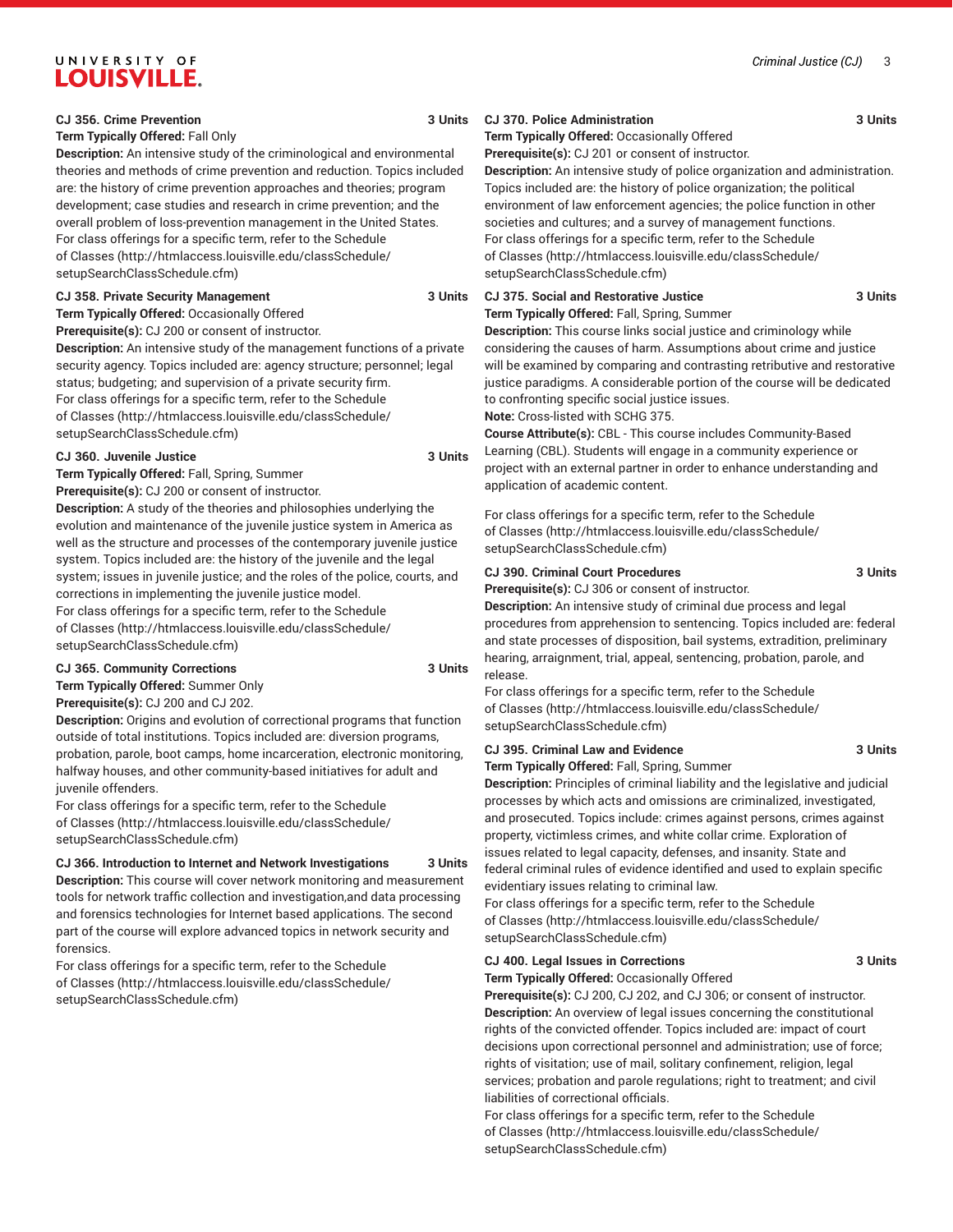#### *Criminal Justice (CJ)* 4

## UNIVERSITY OF **LOUISVILLE.**

### **CJ 403. Prisons and Jails in the United States 3 Units**

#### **Term Typically Offered:** Fall Only

**Prerequisite(s):** CJ 200 and CJ 202; or consent of instructor. **Description:** Issues involved in the design and operation of correctional institutions. In-depth examination of prison and jail construction and design, administration and management, career opportunities, programming needs, inmate culture and subculture and the interplay of legislative and case law.

For class offerings for a specific term, refer to the [Schedule](http://htmlaccess.louisville.edu/classSchedule/setupSearchClassSchedule.cfm) [of Classes \(http://htmlaccess.louisville.edu/classSchedule/](http://htmlaccess.louisville.edu/classSchedule/setupSearchClassSchedule.cfm) [setupSearchClassSchedule.cfm\)](http://htmlaccess.louisville.edu/classSchedule/setupSearchClassSchedule.cfm)

#### **CJ 405. Crimes Against the Elderly 3 Units**

**Description:** Course examines federal and state laws designed to protect the older adult population; topics include types of abuse, victim advocacy, perpetrator prosecution, community resources and protection services. For class offerings for a specific term, refer to the [Schedule](http://htmlaccess.louisville.edu/classSchedule/setupSearchClassSchedule.cfm) [of Classes \(http://htmlaccess.louisville.edu/classSchedule/](http://htmlaccess.louisville.edu/classSchedule/setupSearchClassSchedule.cfm) [setupSearchClassSchedule.cfm\)](http://htmlaccess.louisville.edu/classSchedule/setupSearchClassSchedule.cfm)

#### **CJ 406. Crime Victims and Victimization 3 Units**

**Term Typically Offered:** Occasionally Offered

**Description:** Overview of crime victimization and the criminal justice system response to crime victims.

For class offerings for a specific term, refer to the [Schedule](http://htmlaccess.louisville.edu/classSchedule/setupSearchClassSchedule.cfm) [of Classes \(http://htmlaccess.louisville.edu/classSchedule/](http://htmlaccess.louisville.edu/classSchedule/setupSearchClassSchedule.cfm) [setupSearchClassSchedule.cfm\)](http://htmlaccess.louisville.edu/classSchedule/setupSearchClassSchedule.cfm)

**CJ 415. Substance Abuse, Crime and Criminal Justice 3 Units Term Typically Offered:** Fall, Spring

**Prerequisite(s):** CJ 200 and CJ 202.

**Description:** Study of history, origin, extent and causes of substance abuse, focusing on relationships between substance abuse, criminal activity, and criminal justice agencies.

For class offerings for a specific term, refer to the [Schedule](http://htmlaccess.louisville.edu/classSchedule/setupSearchClassSchedule.cfm) [of Classes \(http://htmlaccess.louisville.edu/classSchedule/](http://htmlaccess.louisville.edu/classSchedule/setupSearchClassSchedule.cfm) [setupSearchClassSchedule.cfm\)](http://htmlaccess.louisville.edu/classSchedule/setupSearchClassSchedule.cfm)

#### **CJ 420. Computer Applications in Criminal Justice 3 Units Term Typically Offered:** Occasionally Offered

**Prerequisite(s):** CJ 200 or consent of instructor.

**Description:** An applied introductory course to computer applications relevant to criminal justice and criminology. Topics include data collection and entry, basic data analysis, electronic research methods, and web page design with an emphasis on the use of computer software and hardware in criminal justice agencies.

For class offerings for a specific term, refer to the [Schedule](http://htmlaccess.louisville.edu/classSchedule/setupSearchClassSchedule.cfm) [of Classes \(http://htmlaccess.louisville.edu/classSchedule/](http://htmlaccess.louisville.edu/classSchedule/setupSearchClassSchedule.cfm) [setupSearchClassSchedule.cfm\)](http://htmlaccess.louisville.edu/classSchedule/setupSearchClassSchedule.cfm)

#### **CJ 421. Organized Crime 3 Units**

**Term Typically Offered:** Occasionally Offered **Prerequisite(s):** CJ 200 and CJ 305; or consent of instructor. **Description:** Interdisciplinary exploration of major issues related to organized crime. Topics include historical aspects, theoretical perspectives and criminal activities commonly associated with organized crime efforts.

For class offerings for a specific term, refer to the [Schedule](http://htmlaccess.louisville.edu/classSchedule/setupSearchClassSchedule.cfm) [of Classes \(http://htmlaccess.louisville.edu/classSchedule/](http://htmlaccess.louisville.edu/classSchedule/setupSearchClassSchedule.cfm) [setupSearchClassSchedule.cfm\)](http://htmlaccess.louisville.edu/classSchedule/setupSearchClassSchedule.cfm)

### **CJ 425. Profiling Violent Crimes 3 Units**

**Term Typically Offered:** Fall, Spring

**Prerequisite(s):** Junior standing or consent of instructor. **Description:** Examination of the basic concept of criminal assessments of fatally violent crimes. Topics include organized and disorganized criminal personalities, stages of violent homicides, blood spatter interpretation, the process of homicide investigation, media issues, typology of violent personal offenders and various types of murderous

personalities. For class offerings for a specific term, refer to the [Schedule](http://htmlaccess.louisville.edu/classSchedule/setupSearchClassSchedule.cfm)

[of Classes](http://htmlaccess.louisville.edu/classSchedule/setupSearchClassSchedule.cfm) ([http://htmlaccess.louisville.edu/classSchedule/](http://htmlaccess.louisville.edu/classSchedule/setupSearchClassSchedule.cfm) [setupSearchClassSchedule.cfm\)](http://htmlaccess.louisville.edu/classSchedule/setupSearchClassSchedule.cfm)

**CJ 426. Violence in the United States: The Criminal Justice Response 3 Units**

#### **Term Typically Offered:** Fall, Spring

**Prerequisite(s):** CJ 200 and Junior standing; or consent of instructor. **Description:** Various forms of personal violence such as spouse abuse, child physical and sexual abuse, abuse of the elderly, rape, criminal assaults and battery, abuse in the workplace, and other forms of abuse will be discussed. Special emphasis directed toward the role of the criminal justice system.

For class offerings for a specific term, refer to the [Schedule](http://htmlaccess.louisville.edu/classSchedule/setupSearchClassSchedule.cfm) [of Classes](http://htmlaccess.louisville.edu/classSchedule/setupSearchClassSchedule.cfm) ([http://htmlaccess.louisville.edu/classSchedule/](http://htmlaccess.louisville.edu/classSchedule/setupSearchClassSchedule.cfm) [setupSearchClassSchedule.cfm\)](http://htmlaccess.louisville.edu/classSchedule/setupSearchClassSchedule.cfm)

#### **CJ 430. Environmental Crime 3 Units**

**Term Typically Offered:** Occasionally Offered

**Description:** Provides an understanding of both the theoretical and practical legal issues relating to environmental Criminal Justice, including an introduction to criminological solutions to environmental problems. For class offerings for a specific term, refer to the [Schedule](http://htmlaccess.louisville.edu/classSchedule/setupSearchClassSchedule.cfm) [of Classes](http://htmlaccess.louisville.edu/classSchedule/setupSearchClassSchedule.cfm) ([http://htmlaccess.louisville.edu/classSchedule/](http://htmlaccess.louisville.edu/classSchedule/setupSearchClassSchedule.cfm) [setupSearchClassSchedule.cfm\)](http://htmlaccess.louisville.edu/classSchedule/setupSearchClassSchedule.cfm)

#### **CJ 435. Comparative Criminal Justice Systems - WR 3 Units Term Typically Offered:** Occasionally Offered

**Description:** Overview of international criminal justice systems and various issues, that arise in criminal justice systems throughout the world.

**Note:** Approved for the Arts and Sciences Upper-Level Requirement in Written Communication (WR).

For class offerings for a specific term, refer to the [Schedule](http://htmlaccess.louisville.edu/classSchedule/setupSearchClassSchedule.cfm) [of Classes](http://htmlaccess.louisville.edu/classSchedule/setupSearchClassSchedule.cfm) ([http://htmlaccess.louisville.edu/classSchedule/](http://htmlaccess.louisville.edu/classSchedule/setupSearchClassSchedule.cfm) [setupSearchClassSchedule.cfm\)](http://htmlaccess.louisville.edu/classSchedule/setupSearchClassSchedule.cfm)

#### **CJ 440. Human Trafficking: Critical Thinking About Modern-Day Slavery 3 Units**

#### **Term Typically Offered:** Fall, Spring, Summer

**Description:** In depth analysis of trafficking in human beings as a crime prompted by supply and demand. Content includes: definitions of human trafficking, human trafficking as a transitional crime, characteristics of the crime of trafficking in human beings and strategies to most effectively deal with this crime.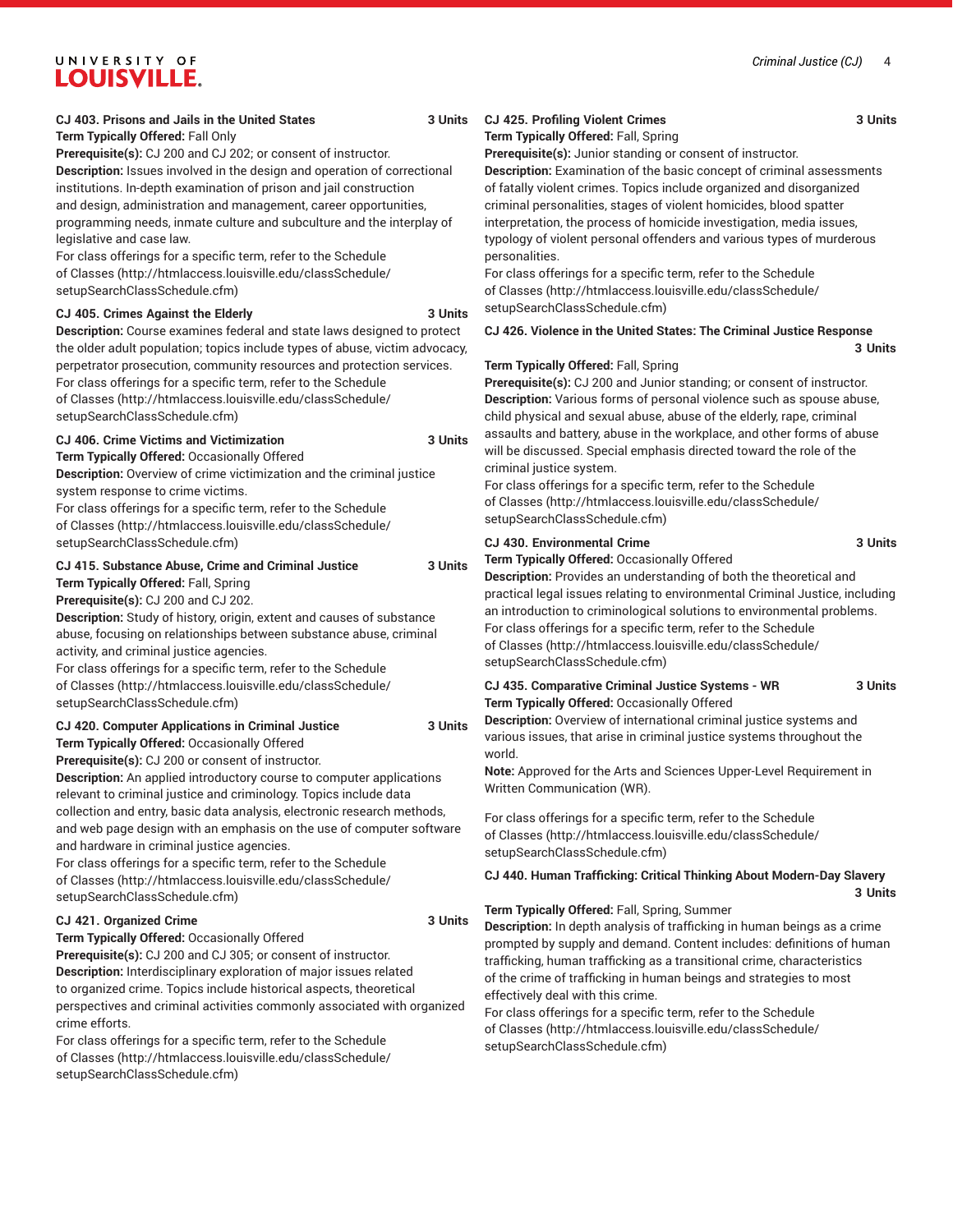#### *Criminal Justice (CJ)* 5

### UNIVERSITY OF **LOUISVILLE.**

#### **CJ 445. Computer and Electronic Crime 3 Units**

**Term Typically Offered:** Occasionally Offered

**Description:** Examination of legal policy and technical issues of computer and electronic crime. Class participation, writing, and oral presentations will be integral components of the course.

For class offerings for a specific term, refer to the [Schedule](http://htmlaccess.louisville.edu/classSchedule/setupSearchClassSchedule.cfm) [of Classes \(http://htmlaccess.louisville.edu/classSchedule/](http://htmlaccess.louisville.edu/classSchedule/setupSearchClassSchedule.cfm) [setupSearchClassSchedule.cfm\)](http://htmlaccess.louisville.edu/classSchedule/setupSearchClassSchedule.cfm)

#### **CJ 450. Internship 3-6 Units**

**Term Typically Offered:** Fall, Spring, Summer **Prerequisite(s):** Permission of chair or internship coordinator. **Description:** An internship in an agency that participates in the administration of justice or private security. Written reports of activities and a comprehensive summary of learning experiences will be required. **Note:** Application must be made and approved prior to enrollment. **Note:** Preference will be given to students currently majoring in Criminal Justice.

**Course Attribute(s):** CBL - This course includes Community-Based Learning (CBL). Students will engage in a community experience or project with an external partner in order to enhance understanding and application of academic content.

For class offerings for a specific term, refer to the [Schedule](http://htmlaccess.louisville.edu/classSchedule/setupSearchClassSchedule.cfm) [of Classes \(http://htmlaccess.louisville.edu/classSchedule/](http://htmlaccess.louisville.edu/classSchedule/setupSearchClassSchedule.cfm) [setupSearchClassSchedule.cfm\)](http://htmlaccess.louisville.edu/classSchedule/setupSearchClassSchedule.cfm)

### **CJ 460. Correctional Treatment and Rehabilitation 3 Units Term Typically Offered:** Occasionally Offered

**Prerequisite(s):** CJ 200 and CJ 202; or consent of instructor. **Description:** A study of the techniques and methods employed by the correctional system in attempting to influence and to change client behavior. Topics included are: the history of offender treatment; the nature and variety of current treatment programs; studies of treatment effectiveness; and the future of treatment and rehabilitation in the United States.

For class offerings for a specific term, refer to the [Schedule](http://htmlaccess.louisville.edu/classSchedule/setupSearchClassSchedule.cfm) [of Classes \(http://htmlaccess.louisville.edu/classSchedule/](http://htmlaccess.louisville.edu/classSchedule/setupSearchClassSchedule.cfm) [setupSearchClassSchedule.cfm\)](http://htmlaccess.louisville.edu/classSchedule/setupSearchClassSchedule.cfm)

#### **CJ 471. Police Administration 3 Units**

**Term Typically Offered:** Fall, Spring **Prerequisite(s):** Consent of department chair.

**Description:** A discussion of police administration, organization, and functions. Administration is approached from the points of view of a police executive and his or her principal aides. Emphasis encompasses both reality and theory. Contemporary management thought is emphasized.

For class offerings for a specific term, refer to the [Schedule](http://htmlaccess.louisville.edu/classSchedule/setupSearchClassSchedule.cfm) [of Classes \(http://htmlaccess.louisville.edu/classSchedule/](http://htmlaccess.louisville.edu/classSchedule/setupSearchClassSchedule.cfm) [setupSearchClassSchedule.cfm\)](http://htmlaccess.louisville.edu/classSchedule/setupSearchClassSchedule.cfm)

#### **CJ 473. Legal Issues in Police Administration 3 Units**

**Term Typically Offered:** Fall, Spring

**Prerequisite(s):** Consent of department chair. **Description:** Detailed analysis of legal issues in police administration and management. Emphasis on the development of policies, procedures, and practices to avoid liability resulting from administrative operations. The case method is used to study emerging trends and current issues. For class offerings for a specific term, refer to the [Schedule](http://htmlaccess.louisville.edu/classSchedule/setupSearchClassSchedule.cfm) [of Classes \(http://htmlaccess.louisville.edu/classSchedule/](http://htmlaccess.louisville.edu/classSchedule/setupSearchClassSchedule.cfm) [setupSearchClassSchedule.cfm\)](http://htmlaccess.louisville.edu/classSchedule/setupSearchClassSchedule.cfm)

#### **CJ 474. Police Supervision 3 Units**

For class offerings for a specific term, refer to the [Schedule](http://htmlaccess.louisville.edu/classSchedule/setupSearchClassSchedule.cfm) [of Classes](http://htmlaccess.louisville.edu/classSchedule/setupSearchClassSchedule.cfm) ([http://htmlaccess.louisville.edu/classSchedule/](http://htmlaccess.louisville.edu/classSchedule/setupSearchClassSchedule.cfm) [setupSearchClassSchedule.cfm\)](http://htmlaccess.louisville.edu/classSchedule/setupSearchClassSchedule.cfm)

### **CJ 477. Organizational Behavior in Law Enforcement 3 Units**

**Term Typically Offered:** Fall, Spring

**Prerequisite(s):** Consent of department chair.

**Description:** Basic principles of human behavior with emphasis on the application of these principles to police work in organizational settings. For class offerings for a specific term, refer to the [Schedule](http://htmlaccess.louisville.edu/classSchedule/setupSearchClassSchedule.cfm) [of Classes](http://htmlaccess.louisville.edu/classSchedule/setupSearchClassSchedule.cfm) ([http://htmlaccess.louisville.edu/classSchedule/](http://htmlaccess.louisville.edu/classSchedule/setupSearchClassSchedule.cfm) [setupSearchClassSchedule.cfm\)](http://htmlaccess.louisville.edu/classSchedule/setupSearchClassSchedule.cfm)

**CJ 485. Seminar in Criminal Justice - WR, CUE 3 Units Term Typically Offered:** Fall, Spring, Summer

**Prerequisite(s):** CJ 200, CJ 325, and CJ 326; Senior standing or consent of instructor.

**Description:** Senior level seminar designed to explore and discuss issues, problems, and challenges in the administration and management of criminal justice organizations.

**Note:** Approved for the Arts and Sciences upper-level requirement in written communication (WR).

**Course Attribute(s):** CUE - This course fulfills the Culminating Undergraduate Experience (CUE) requirement for certain degree programs. CUE courses are advanced-level courses intended for majors with at least 90 earned credits/senior-level status.

For class offerings for a specific term, refer to the [Schedule](http://htmlaccess.louisville.edu/classSchedule/setupSearchClassSchedule.cfm) [of Classes](http://htmlaccess.louisville.edu/classSchedule/setupSearchClassSchedule.cfm) ([http://htmlaccess.louisville.edu/classSchedule/](http://htmlaccess.louisville.edu/classSchedule/setupSearchClassSchedule.cfm) [setupSearchClassSchedule.cfm\)](http://htmlaccess.louisville.edu/classSchedule/setupSearchClassSchedule.cfm)

#### **CJ 488. Senior Project / Practicum / Moot Court 3 Units Prerequisite(s):** CECS 568.

**Description:** This is a capstone course where students demonstrate the ability to incorporate the knowledge and skills from previous courses. Includes a moot court where students are required to create an exhibit for a case on which they have worked. The moot court tests students via direct examination and cross-examination in a courtroom setting. For class offerings for a specific term, refer to the [Schedule](http://htmlaccess.louisville.edu/classSchedule/setupSearchClassSchedule.cfm) [of Classes](http://htmlaccess.louisville.edu/classSchedule/setupSearchClassSchedule.cfm) ([http://htmlaccess.louisville.edu/classSchedule/](http://htmlaccess.louisville.edu/classSchedule/setupSearchClassSchedule.cfm) [setupSearchClassSchedule.cfm\)](http://htmlaccess.louisville.edu/classSchedule/setupSearchClassSchedule.cfm)

### **CJ 493. Police and the Community 3 Units Term Typically Offered:** Fall, Spring, Summer

**Prerequisite(s):** Senior standing or consent of instructor.

**Description:** Course will explore the relationship between the community and those who police it. Topics to include: the history of police and their origin, aspects of police community relations, and the paradigm of Community Oriented Policing.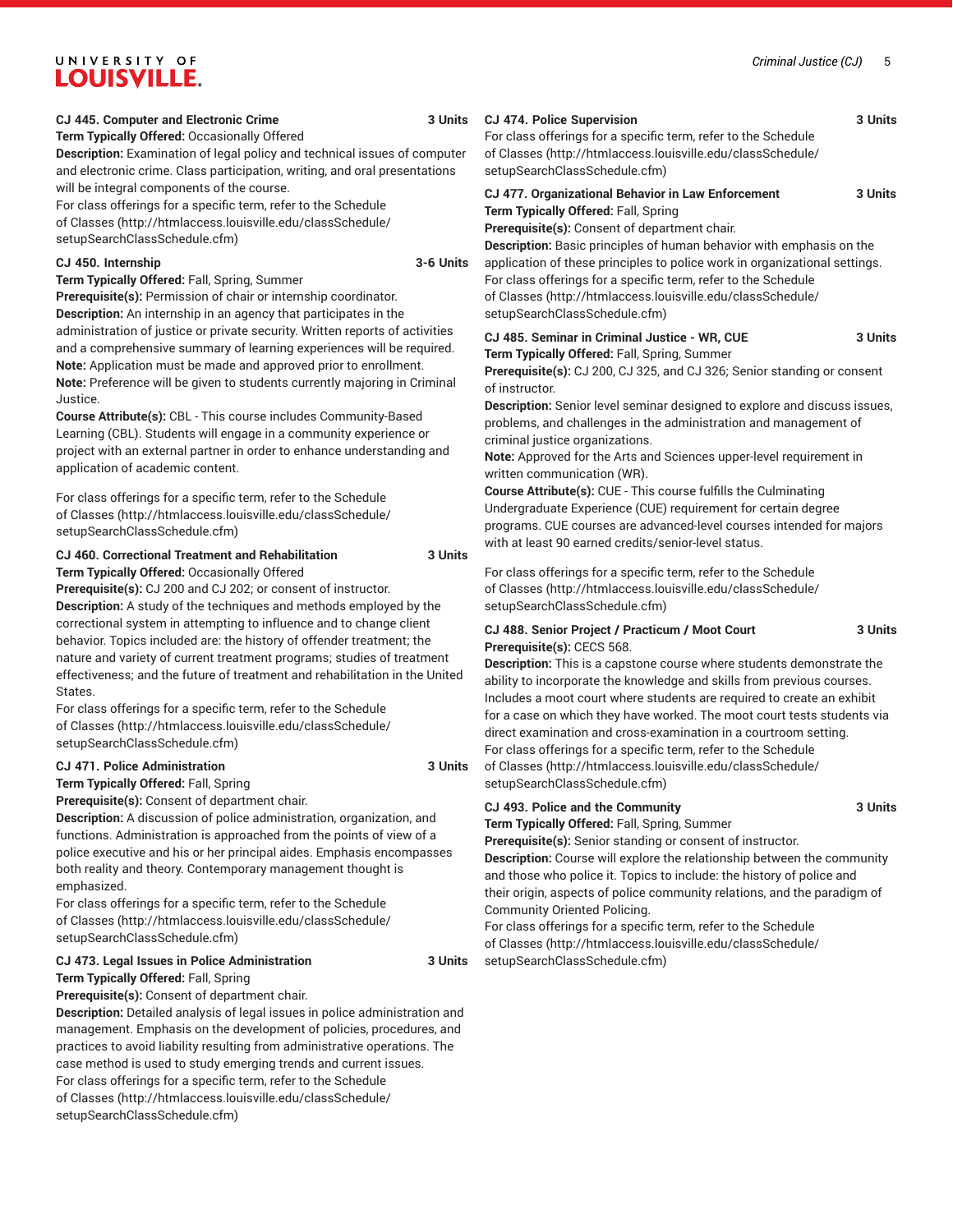### **Term Typically Offered:** Fall, Spring, Summer

**Description:** A research project or a series of directed readings under the supervision of a full-time faculty member. Written papers based on the student's program of study may be required. The purpose of this course is to enable students to independently pursue specialized interests in criminal justice issues and topics.

**Note:** Enrollment is limited and no more than 6 hours of credit may be counted towards a bachelor's degree in Criminal Justice.

**Note:** Students must submit a written request, including topic of interest, to the chair.

For class offerings for a specific term, refer to the [Schedule](http://htmlaccess.louisville.edu/classSchedule/setupSearchClassSchedule.cfm) [of Classes \(http://htmlaccess.louisville.edu/classSchedule/](http://htmlaccess.louisville.edu/classSchedule/setupSearchClassSchedule.cfm) [setupSearchClassSchedule.cfm\)](http://htmlaccess.louisville.edu/classSchedule/setupSearchClassSchedule.cfm)

#### **CJ 496. Special Topics in Criminal Justice 1-3 Units Term Typically Offered:** Fall, Spring, Summer

**Description:** A course designed to address specialized topics in criminal justice.

**Note:** Course topics will vary (see specific semester schedule).

For class offerings for a specific term, refer to the [Schedule](http://htmlaccess.louisville.edu/classSchedule/setupSearchClassSchedule.cfm) [of Classes \(http://htmlaccess.louisville.edu/classSchedule/](http://htmlaccess.louisville.edu/classSchedule/setupSearchClassSchedule.cfm) [setupSearchClassSchedule.cfm\)](http://htmlaccess.louisville.edu/classSchedule/setupSearchClassSchedule.cfm)

#### **CJ 497. Honors Seminar 3 Units**

**Prerequisite(s):** Junior standing.

**Description:** Intensive investigation of a major substantive or theoretical area within the criminal justice system.

**Note:** Restricted to honors program students.

For class offerings for a specific term, refer to the [Schedule](http://htmlaccess.louisville.edu/classSchedule/setupSearchClassSchedule.cfm) [of Classes \(http://htmlaccess.louisville.edu/classSchedule/](http://htmlaccess.louisville.edu/classSchedule/setupSearchClassSchedule.cfm) [setupSearchClassSchedule.cfm\)](http://htmlaccess.louisville.edu/classSchedule/setupSearchClassSchedule.cfm)

#### **CJ 498. Honors Seminar - WR 3 Units Prerequisite(s):** Junior standing.

**Description:** Intensive investigation of a major substantive or theoretical area within the criminal justice system.

**Note:** Restricted to honors program students.

**Note:** Approved for the Arts and Sciences upper-level requirement in written communication (WR).

For class offerings for a specific term, refer to the [Schedule](http://htmlaccess.louisville.edu/classSchedule/setupSearchClassSchedule.cfm) [of Classes \(http://htmlaccess.louisville.edu/classSchedule/](http://htmlaccess.louisville.edu/classSchedule/setupSearchClassSchedule.cfm) [setupSearchClassSchedule.cfm\)](http://htmlaccess.louisville.edu/classSchedule/setupSearchClassSchedule.cfm)

#### **CJ 499. Honors Thesis - WR 3 Units**

**Term Typically Offered:** Fall, Spring **Prerequisite(s):** Senior standing and admission to department honors program.

**Description:** Intensive examination of a topical area in criminal justice. Students work individually with designated faculty advisor to develop and complete original individual research projects.

**Note:** Approved for the Arts and Sciences upper-level requirement in written communication (WR).

For class offerings for a specific term, refer to the [Schedule](http://htmlaccess.louisville.edu/classSchedule/setupSearchClassSchedule.cfm) [of Classes \(http://htmlaccess.louisville.edu/classSchedule/](http://htmlaccess.louisville.edu/classSchedule/setupSearchClassSchedule.cfm) [setupSearchClassSchedule.cfm\)](http://htmlaccess.louisville.edu/classSchedule/setupSearchClassSchedule.cfm)

#### **CJ 500. Crime and Criminal Justice in the Cinema 3 Units Prerequisite(s):** Senior standing.

**Description:** This course examines media representations of the criminal justice system in historical context and with global perspective to show the congruence and disparities between popular film and reality. For class offerings for a specific term, refer to the [Schedule](http://htmlaccess.louisville.edu/classSchedule/setupSearchClassSchedule.cfm) [of Classes](http://htmlaccess.louisville.edu/classSchedule/setupSearchClassSchedule.cfm) ([http://htmlaccess.louisville.edu/classSchedule/](http://htmlaccess.louisville.edu/classSchedule/setupSearchClassSchedule.cfm) [setupSearchClassSchedule.cfm\)](http://htmlaccess.louisville.edu/classSchedule/setupSearchClassSchedule.cfm)

#### **CJ 505. International Terrorism 3 Units**

**Term Typically Offered:** Occasionally Offered

**Description:** Investigation of international terrorism and terrorist organizations,focusing on causes,operations,organization,funding, threats and futures. Biological, chemical, nuclear and cyberspace terrorism are explored. Features of the impact of the media on terrorism, counter-terrorism, use of technology and prevention.

For class offerings for a specific term, refer to the [Schedule](http://htmlaccess.louisville.edu/classSchedule/setupSearchClassSchedule.cfm) [of Classes](http://htmlaccess.louisville.edu/classSchedule/setupSearchClassSchedule.cfm) ([http://htmlaccess.louisville.edu/classSchedule/](http://htmlaccess.louisville.edu/classSchedule/setupSearchClassSchedule.cfm) [setupSearchClassSchedule.cfm\)](http://htmlaccess.louisville.edu/classSchedule/setupSearchClassSchedule.cfm)

#### **CJ 507. Crime Prevention Through Environmental Design 3 Units**

**Description:** Introduction to the concept of Crime Prevention Through Environmental Design (CPTED). Emphasis will be placed on opportunity theories of crime and their application as well as means through which crime can be prevented using the built environment to reduced crime opportunity.

For class offerings for a specific term, refer to the [Schedule](http://htmlaccess.louisville.edu/classSchedule/setupSearchClassSchedule.cfm) [of Classes](http://htmlaccess.louisville.edu/classSchedule/setupSearchClassSchedule.cfm) ([http://htmlaccess.louisville.edu/classSchedule/](http://htmlaccess.louisville.edu/classSchedule/setupSearchClassSchedule.cfm) [setupSearchClassSchedule.cfm\)](http://htmlaccess.louisville.edu/classSchedule/setupSearchClassSchedule.cfm)

#### **CJ 509. Crime Analysis 3 Units**

**Description:** Crime analysis is a fairly new topic in criminal justice education. This course provides students with an opportunity to apply theory to crime data while learning introductory techniques of crime analysis and mapping.

For class offerings for a specific term, refer to the [Schedule](http://htmlaccess.louisville.edu/classSchedule/setupSearchClassSchedule.cfm) [of Classes](http://htmlaccess.louisville.edu/classSchedule/setupSearchClassSchedule.cfm) ([http://htmlaccess.louisville.edu/classSchedule/](http://htmlaccess.louisville.edu/classSchedule/setupSearchClassSchedule.cfm) [setupSearchClassSchedule.cfm\)](http://htmlaccess.louisville.edu/classSchedule/setupSearchClassSchedule.cfm)

#### **CJ 510. Managing Conflict, Change and Justice 3 Units Term Typically Offered:** Spring Only

**Description:** Students will be introduced to the interpersonal and social nature of conflict and the practices and skills associated with conflict resolution. By analyzing the human nature and dynamics of both interpersonal and social conflicts, students will develop an awareness of the integral role the conflict management process plays in nurturing the attributes (is relationship building, equity, fairness & peace) of conflict resolution.

**Note:** Cross-listed with SCHG 510.

For class offerings for a specific term, refer to the [Schedule](http://htmlaccess.louisville.edu/classSchedule/setupSearchClassSchedule.cfm) [of Classes](http://htmlaccess.louisville.edu/classSchedule/setupSearchClassSchedule.cfm) ([http://htmlaccess.louisville.edu/classSchedule/](http://htmlaccess.louisville.edu/classSchedule/setupSearchClassSchedule.cfm) [setupSearchClassSchedule.cfm\)](http://htmlaccess.louisville.edu/classSchedule/setupSearchClassSchedule.cfm)

#### **CJ 516. Juvenile Justice Issues 3 Units**

**Description:** An interdisciplinary seminar. Focuses on issues pertinent to the criminal justice system that reflect conflicting perspectives. This course covers the juvenile justice system and related juvenile issues. Topics include an overview of the juvenile justice system, treatment and prevention programs, special areas and laws unique to juveniles, and other related topics.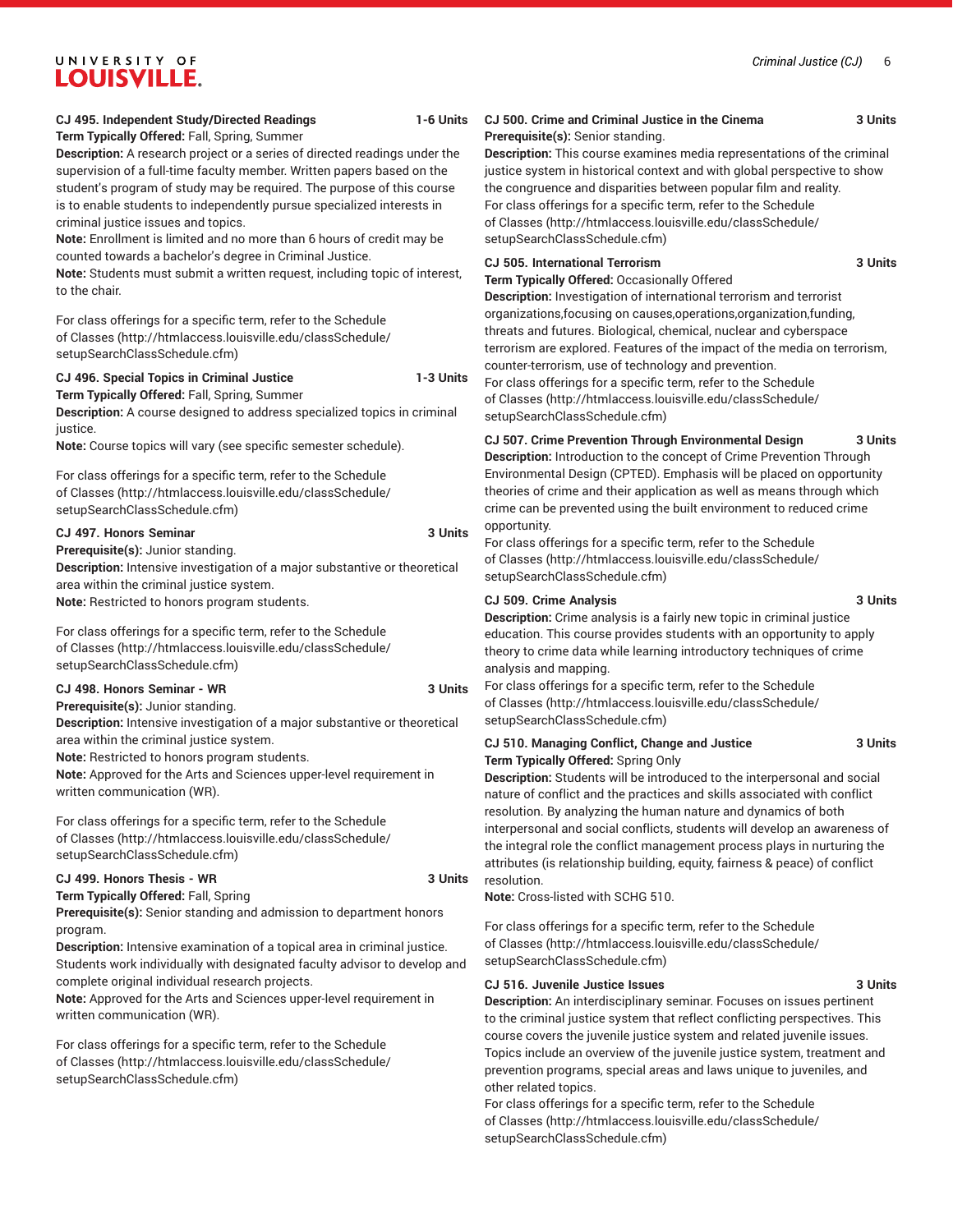#### **CJ 517. Gangs in America 3 Units**

**Description:** One of the main purposes of this course is to examine one of the most polarizing, difficult to research topics in Criminal Justice: Gangs. By exploring these dynamics and connections, the course will address the history, research, legislation, and policy implications related to Gangs, and the criminal justice system's response to Gangs. This course is divided into four points: 1) Defining Gangs and the Historical Perspective of Gangs, 2) Theoretical Basis of Gangs and Gang Involvement, 3) Current Gang Trends, and 4) Gang Prevention/ Intervention.

For class offerings for a specific term, refer to the [Schedule](http://htmlaccess.louisville.edu/classSchedule/setupSearchClassSchedule.cfm) [of Classes \(http://htmlaccess.louisville.edu/classSchedule/](http://htmlaccess.louisville.edu/classSchedule/setupSearchClassSchedule.cfm) [setupSearchClassSchedule.cfm\)](http://htmlaccess.louisville.edu/classSchedule/setupSearchClassSchedule.cfm)

#### **CJ 519. Domestic and Family Violence 3 Units**

**Description:** A course addressing issues relating to family violence, includes examination of partner abuse, child abuse, and elder abuse throughout the life-course.

For class offerings for a specific term, refer to the [Schedule](http://htmlaccess.louisville.edu/classSchedule/setupSearchClassSchedule.cfm) [of Classes \(http://htmlaccess.louisville.edu/classSchedule/](http://htmlaccess.louisville.edu/classSchedule/setupSearchClassSchedule.cfm) [setupSearchClassSchedule.cfm\)](http://htmlaccess.louisville.edu/classSchedule/setupSearchClassSchedule.cfm)

#### **CJ 520. Capital Punishment - WR 3 Units**

**Term Typically Offered:** Occasionally Offered

**Prerequisite(s):** Senior standing or consent of instructor. **Description:** Seminar of issues related to the death penalty, including: constitutional questions, the effect of death row incarceration, and public attitudes toward the death penalty. Research on Kentucky will be featured.

**Note:** Approved for the Arts and Sciences upper-level requirement in written communication (WR).

For class offerings for a specific term, refer to the [Schedule](http://htmlaccess.louisville.edu/classSchedule/setupSearchClassSchedule.cfm) [of Classes \(http://htmlaccess.louisville.edu/classSchedule/](http://htmlaccess.louisville.edu/classSchedule/setupSearchClassSchedule.cfm) [setupSearchClassSchedule.cfm\)](http://htmlaccess.louisville.edu/classSchedule/setupSearchClassSchedule.cfm)

#### **CJ 521. White Collar Crime - WR 3 Units**

**Term Typically Offered:** Occasionally Offered

**Prerequisite(s):** CJ 200 and CJ 305, or consent of instructor. **Description:** A study of white collar and occupational crime. Course will focus on the concept, theoretical explanations, the extent and nature of various types of white collar and occupational crime in both public and private sectors.

**Note:** Approved for the Arts and Sciences upper-level requirement in written communication (WR).

For class offerings for a specific term, refer to the [Schedule](http://htmlaccess.louisville.edu/classSchedule/setupSearchClassSchedule.cfm) [of Classes \(http://htmlaccess.louisville.edu/classSchedule/](http://htmlaccess.louisville.edu/classSchedule/setupSearchClassSchedule.cfm) [setupSearchClassSchedule.cfm\)](http://htmlaccess.louisville.edu/classSchedule/setupSearchClassSchedule.cfm)

#### **CJ 522. Serial & Mass Murder 3 Units**

**Term Typically Offered:** Fall, Spring, Summer

**Prerequisite(s):** Senior standing or consent of instructor. **Description:** Examination of serial murder and mass murder in the United States. Topics include serial murder and its relation to race and gender; the media and serial murder; and profiling. Mass murders, in which victims are killed within a few moments or hours, will also be examined. Topics include mass murder's impact on communities; political and religious ideologies; specific institutions victimized by mass murder; and political, community, and law enforcement responses.

**Course Attribute(s):** CBL - This course includes Community-Based Learning (CBL). Students will engage in a community experience or project with an external partner in order to enhance understanding and application of academic content.

For class offerings for a specific term, refer to the [Schedule](http://htmlaccess.louisville.edu/classSchedule/setupSearchClassSchedule.cfm) [of Classes](http://htmlaccess.louisville.edu/classSchedule/setupSearchClassSchedule.cfm) ([http://htmlaccess.louisville.edu/classSchedule/](http://htmlaccess.louisville.edu/classSchedule/setupSearchClassSchedule.cfm) [setupSearchClassSchedule.cfm\)](http://htmlaccess.louisville.edu/classSchedule/setupSearchClassSchedule.cfm)

**CJ 523. Race and Gender Issues in Criminal Justice - WR 3 Units**

**Prerequisite(s):** Junior standing or consent of faculty.

**Description:** This course will study the dynamics of racial discrimination and racial disparity in the U.S. and how it affects the criminal justice system.

**Note:** Approved for the Arts and Sciences upper-level requirement in written communication (WR).

For class offerings for a specific term, refer to the [Schedule](http://htmlaccess.louisville.edu/classSchedule/setupSearchClassSchedule.cfm) [of Classes](http://htmlaccess.louisville.edu/classSchedule/setupSearchClassSchedule.cfm) ([http://htmlaccess.louisville.edu/classSchedule/](http://htmlaccess.louisville.edu/classSchedule/setupSearchClassSchedule.cfm) [setupSearchClassSchedule.cfm\)](http://htmlaccess.louisville.edu/classSchedule/setupSearchClassSchedule.cfm)

### **CJ 530. Intro to Homeland Security 3 Units**

**Term Typically Offered:** Occasionally Offered

**Description:** This course outlines the philosophy, purpose, and rationale for a separate governmental agency whose primary mission is focusing on domestic security. This course will also examine issues related to international and domestic terrorism and their effect(s) on trends in homeland security.

For class offerings for a specific term, refer to the [Schedule](http://htmlaccess.louisville.edu/classSchedule/setupSearchClassSchedule.cfm) [of Classes](http://htmlaccess.louisville.edu/classSchedule/setupSearchClassSchedule.cfm) ([http://htmlaccess.louisville.edu/classSchedule/](http://htmlaccess.louisville.edu/classSchedule/setupSearchClassSchedule.cfm) [setupSearchClassSchedule.cfm\)](http://htmlaccess.louisville.edu/classSchedule/setupSearchClassSchedule.cfm)

#### **CJ 531. Covert Operations in Policing 3 Units**

**Description:** This course is an introduction to intelligence in policing and law enforcement with an emphasis on three key topics: 1) developing awareness and understanding of human intelligence (HUMINT) as a primary means of collecting information required to develop intelligence for solving, predicting, and hindering crime & criminal behavior; 2) developing skills in selecting and using analytical tools used by law enforcement intelligence and crime analysts: association and activities matrices, link analysis diagrams, social network analysis, pattern wheel analysis, mind mapping, concept map, and others; and 3) understanding the critical role of planning in law enforcement and the relationship between planning, operations and intelligence.

For class offerings for a specific term, refer to the [Schedule](http://htmlaccess.louisville.edu/classSchedule/setupSearchClassSchedule.cfm) [of Classes](http://htmlaccess.louisville.edu/classSchedule/setupSearchClassSchedule.cfm) ([http://htmlaccess.louisville.edu/classSchedule/](http://htmlaccess.louisville.edu/classSchedule/setupSearchClassSchedule.cfm) [setupSearchClassSchedule.cfm\)](http://htmlaccess.louisville.edu/classSchedule/setupSearchClassSchedule.cfm)

**Term Typically Offered:** Occasionally Offered